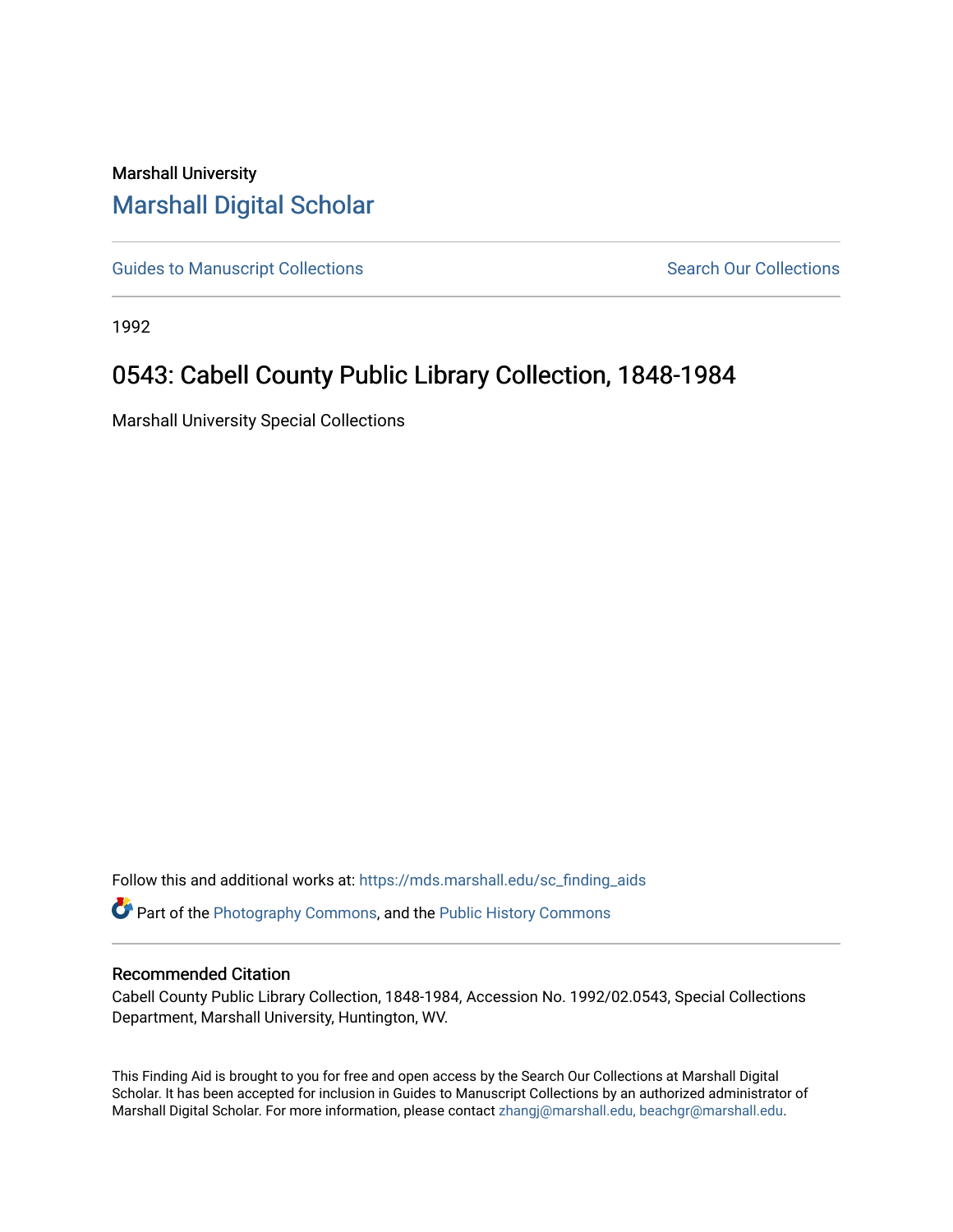**INVEMTQRV**

 $\ddot{\psi}$ 

#### **OF THE**

**CABELL COUNTY, WEST VIRGINIA,**

**PUBLIC LIBRARY COLLECTION**

**Manuscript Collection**

**Ms 129**

**(Manuscript Accession 543)**

Scope and Content: Material transferred from the Cabell Co. public library includes original letters and other manuscript items. The bulk of the collection consists of photograph and glass plate slide views of local, buildings.

> **Special Collections Department James E. Morrow Library Marshall University Huntington, West Virginia 1992**



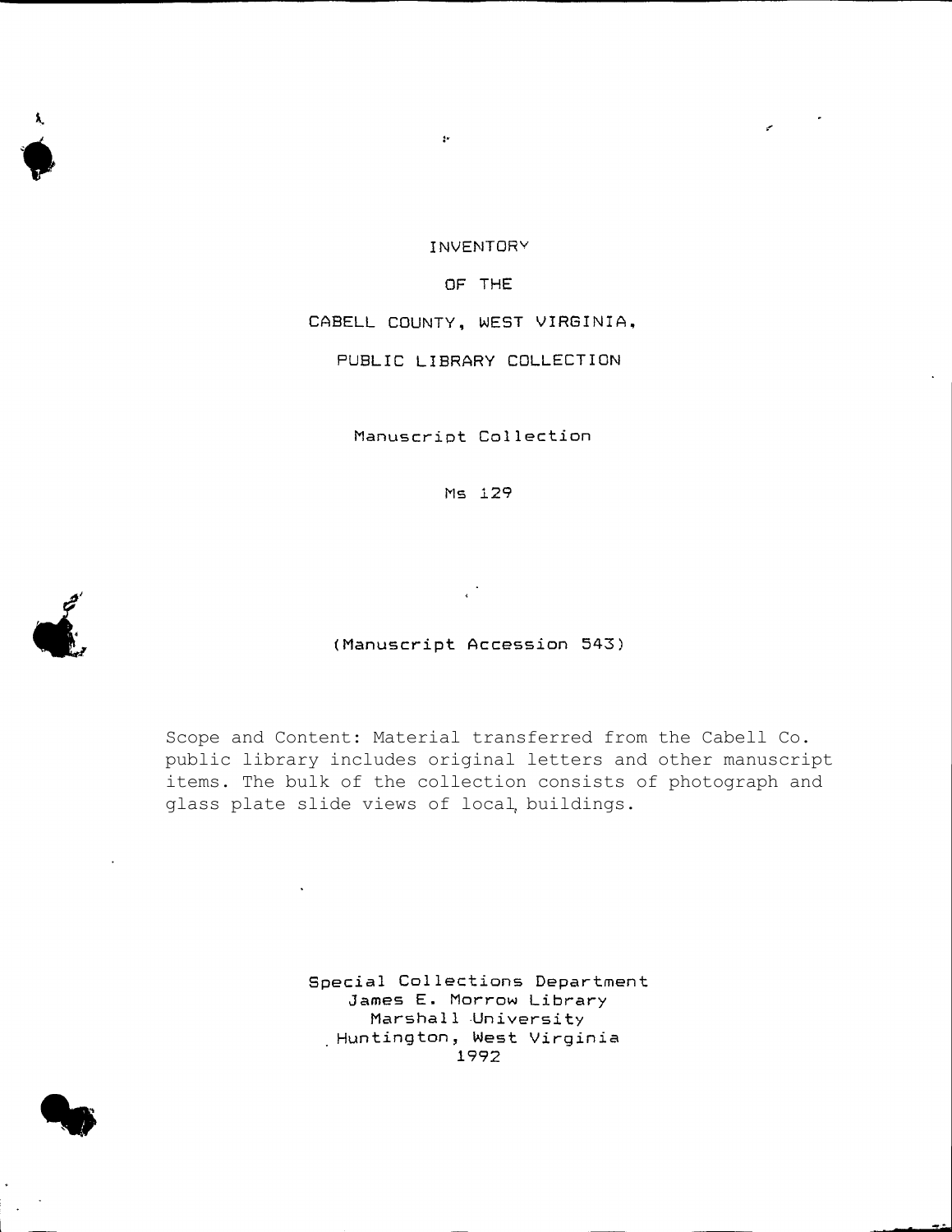| Box 1 |        | Manuscript and Printed Items                    | $Fds$ $1-11$ |
|-------|--------|-------------------------------------------------|--------------|
|       |        | Fd 1 Callie Barnett letter, ca. 1975(?)         | 3 items      |
|       |        | Fd 2 Patricia Burton correspondence, 1983-1984  | 2 items      |
|       |        | Fd 3 Cabell Co., Va., complaints, 1848, 1849    | 2 items      |
|       | $Fd$ 4 | Deeds, 1914-1915                                | 2 items      |
|       |        | Fd 5 Hall family papers, photographs, 1894-1906 | 6 items      |
|       | Fd 6   | Huntington Board of Park Commissioners Minutes, |              |
|       |        | 1927 Nov. 2 [Memorial Boulevard, Arch]          | 1 item       |
|       | Fd 7   | Layman family papers, 1912-1926                 | 10 items     |
|       |        | Fd 8 Manuscript verse, A.L. Hughes              | 6 items      |
|       | Fd 9   | Memoranda books; Guyandotte Savings & Loan      | 3 items      |
|       |        | Fd 10 Frederick Way typed letter signed         | 1 item       |
|       |        | Fd 11 Newspaper clipping                        | 1 item       |
|       |        |                                                 |              |

 $\mathcal{L}(\mathcal{L})$  and  $\mathcal{L}(\mathcal{L})$  and  $\mathcal{L}(\mathcal{L})$ 

 $\mathcal{L}(\mathcal{L})$ 

 $\label{eq:2.1} \frac{1}{\sqrt{2}}\left(\frac{1}{\sqrt{2}}\right)^{2} \left(\frac{1}{\sqrt{2}}\right)^{2} \left(\frac{1}{\sqrt{2}}\right)^{2} \left(\frac{1}{\sqrt{2}}\right)^{2} \left(\frac{1}{\sqrt{2}}\right)^{2} \left(\frac{1}{\sqrt{2}}\right)^{2} \left(\frac{1}{\sqrt{2}}\right)^{2} \left(\frac{1}{\sqrt{2}}\right)^{2} \left(\frac{1}{\sqrt{2}}\right)^{2} \left(\frac{1}{\sqrt{2}}\right)^{2} \left(\frac{1}{\sqrt{2}}\right)^{2} \left(\$ 

 $\star$ 

| Box 2 | Photographs and Negatives                                                                                                                                                                                                                                                                                                                                                                                                                                                                                       | $Fds$ 1-16                                                                                                                                         |
|-------|-----------------------------------------------------------------------------------------------------------------------------------------------------------------------------------------------------------------------------------------------------------------------------------------------------------------------------------------------------------------------------------------------------------------------------------------------------------------------------------------------------------------|----------------------------------------------------------------------------------------------------------------------------------------------------|
|       | Fd 1 Blanchard, Joe<br>Fd 2 Bridges<br>Fd 3 Buildings<br>Fd 4 Buildings, domestic<br>Fd '5 Flood pictures [Huntington]<br>Fd 6 "Gallipolis in 1791" [photo of engraving]<br>Fd 7 International Nickel Company, [1926?]<br>Fd 8 Maps [photos of printed maps]<br>Fd 9 Montages of Huntington scenes<br>Fd 10 Newspaper: The Democratic Banner, 1875<br>Fd 11 Newspaper: The Guyandotte Herald, 1855<br>Fd 12 Steamboat Kentuck<br>Fd 13 Street scenes, [Huntington]<br>Fd 14 Unidentified female ; with negative | 1 item<br>2 items<br>6 items<br>18 items<br>5 items<br>1 item<br>1 item<br>3 items<br>2 items<br>1 item<br>1 item<br>2 items<br>3 items<br>2 items |
|       | Fd 15 Unidentified persons<br>Fd 16 Copy Negatives: 1913 Flood, Thomas Studio                                                                                                                                                                                                                                                                                                                                                                                                                                   | 27 items<br>6 items                                                                                                                                |

 $\mathcal{L}^{\text{max}}_{\text{max}}$  .

 $\bar{1}$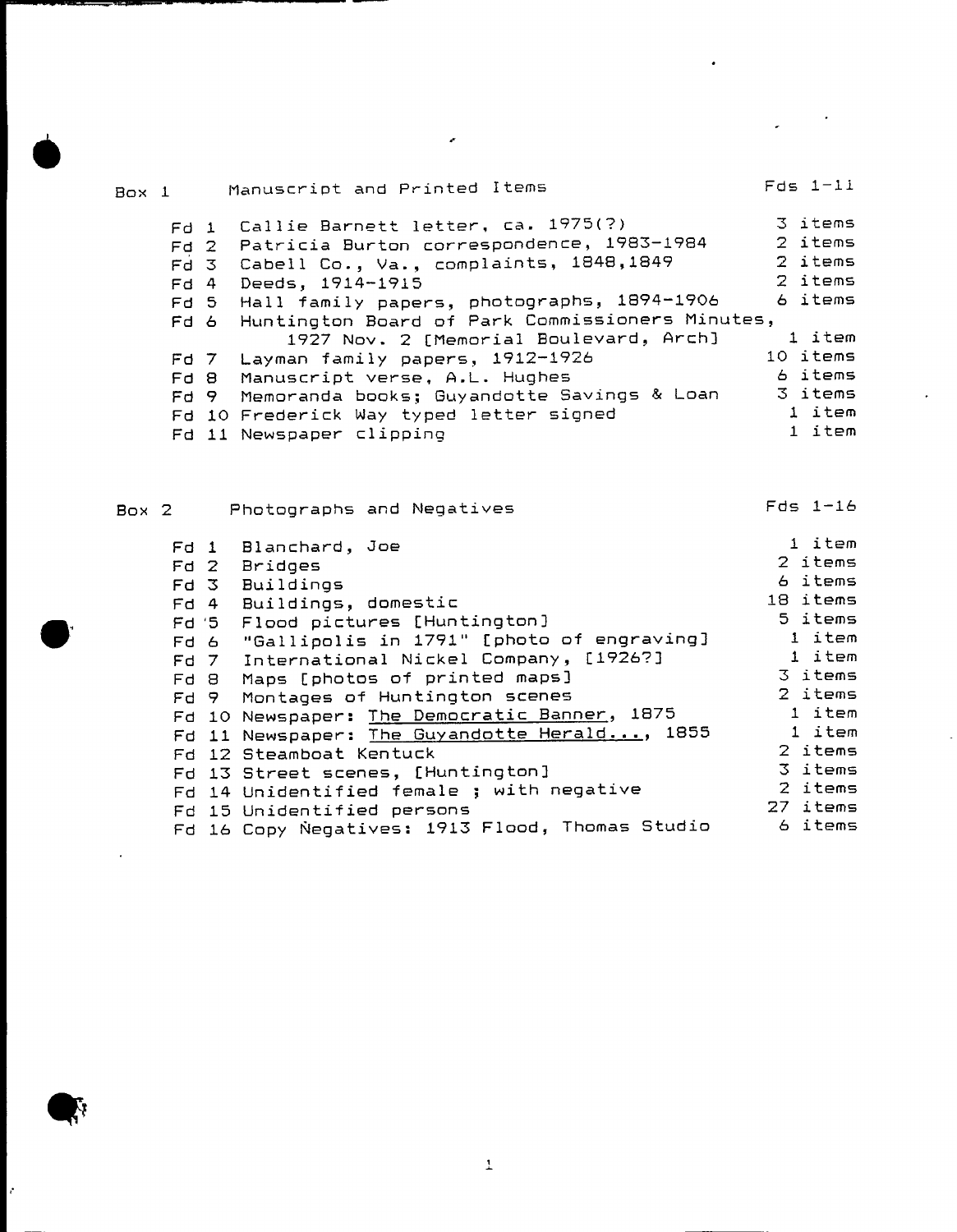### **Box 3 Victor Animatograph Company Glass Slides 67 items**

 $\bullet$ 

 $\sim$ 

**These are 9x7 cm. black and white qlass slides mounted in 10x8.5 cm. cardboard mounts, identified and numbered.**

| Item No.         | Description                             |
|------------------|-----------------------------------------|
| $\mathbf{1}$     | C. P. Huntington                        |
| 17               | The Bostona [steamer]                   |
| 18               | Huntington Bicycle Club,<br>The<br>1883 |
| 19               | Suspension Bridge, Guyandotte           |
| 20               | First Electric Street car               |
| 25               | Fire Department                         |
| 26               | Flood, 1884                             |
| 66               | Third Ave. 10th St. Looking W           |
| 67               | Miss Nellie Huntington                  |
| 70               | Mrs. W. H. Lyons                        |
| 79               | 13th St. from Oley School               |
| 84               | First M.E. Church                       |
| 125              | Str Fannie Dugan                        |
| 126              | J. W. Verlander's Store                 |
| 129<br>ैं        | Florentine Hotel                        |
| 130              | Fountain Drug Store                     |
| 131              | Advertiser Office                       |
| $\bullet$<br>137 | Dr. R. E. Vickers                       |
| 143              | Old Mill - Symmes Creek                 |
| 144              | Northcott & Buffington                  |
| 156              | W. H. H. Holswade                       |
| 159              | Dr. R. E. Vickers' residence            |

 $\mathbf{Z}$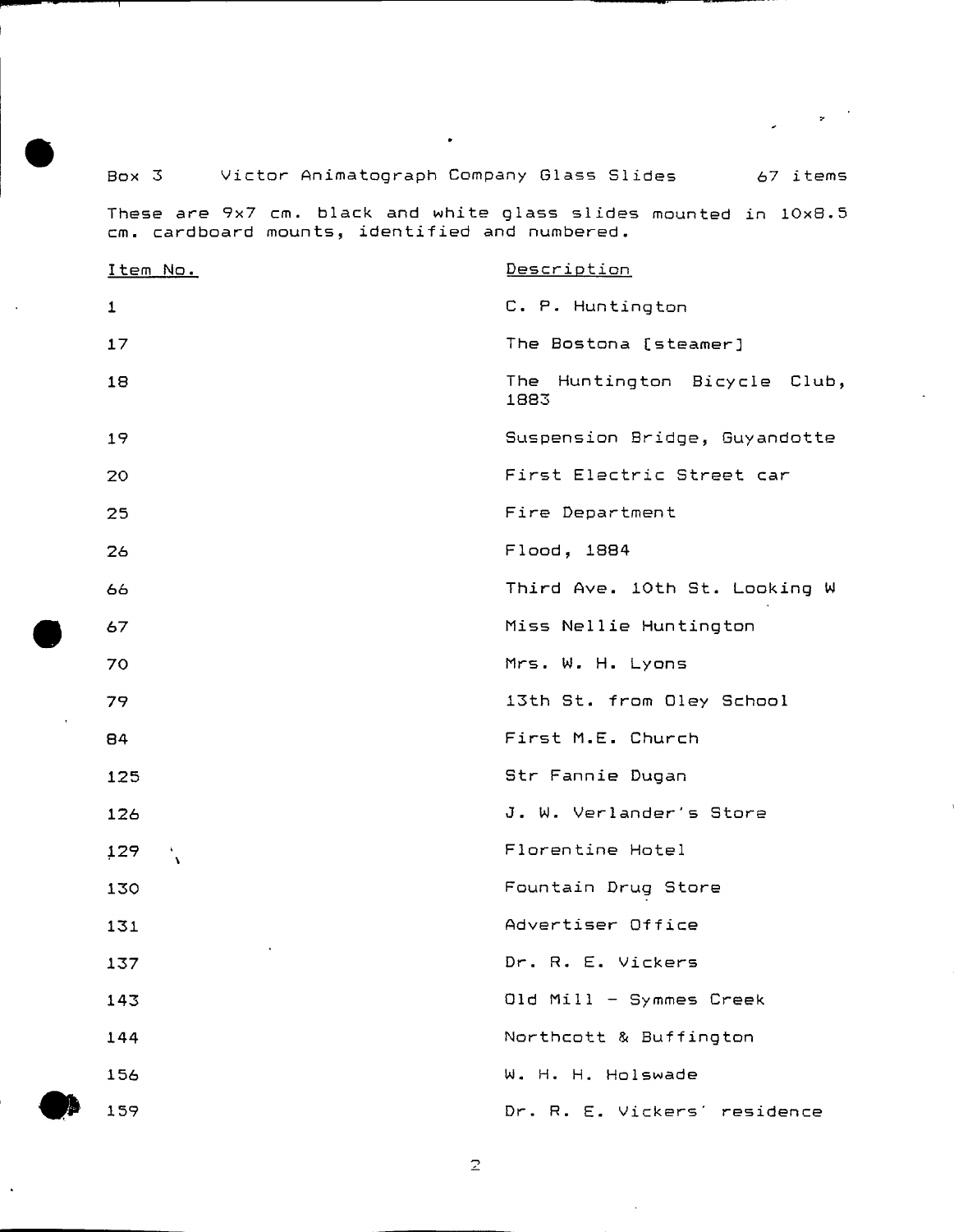| Box 3, continued Victor Animatograph Glass Slides |                           |
|---------------------------------------------------|---------------------------|
| 161                                               | Fourth Ave School         |
| 178                                               | Res T. S. Garland         |
| 197                                               | Fourth Ave School         |
| 199                                               | Cabell Co. jail           |
| 202                                               | Str Bonanza               |
| 205                                               | Flag Raising--Oley School |
| 212                                               | Early Street Car          |
| 216                                               | Miller Supply Co.         |
| 224                                               | [Unidentified Group]      |
| 225                                               | Judge Thomas H. Harvey    |
| 229                                               | W. H. Newcomb             |
| 234                                               | Thomas H. Harvey          |
| 247                                               | $[3d \; Ave \; ?]$        |
| 250                                               | [Street corner]           |
| 268                                               | Circus parade up 3d Ave.  |
| 271                                               | [Interior of steamer?]    |
| 275                                               | Guyandotte mill stack     |
| 284                                               | Yard Engine               |
| 291                                               | 3d Ave East from 9th St.  |
| 292                                               | Huntington Water Works    |
| 296                                               | "Valentine & Newcomb"     |
| 299                                               | "Marshall College"        |
| 302                                               | "Proctor's new studio"    |
| 349                                               | Peter Buffington          |
| 351                                               | C. W. Campbell            |

 $\bullet$ 

 $\mathbb{C}$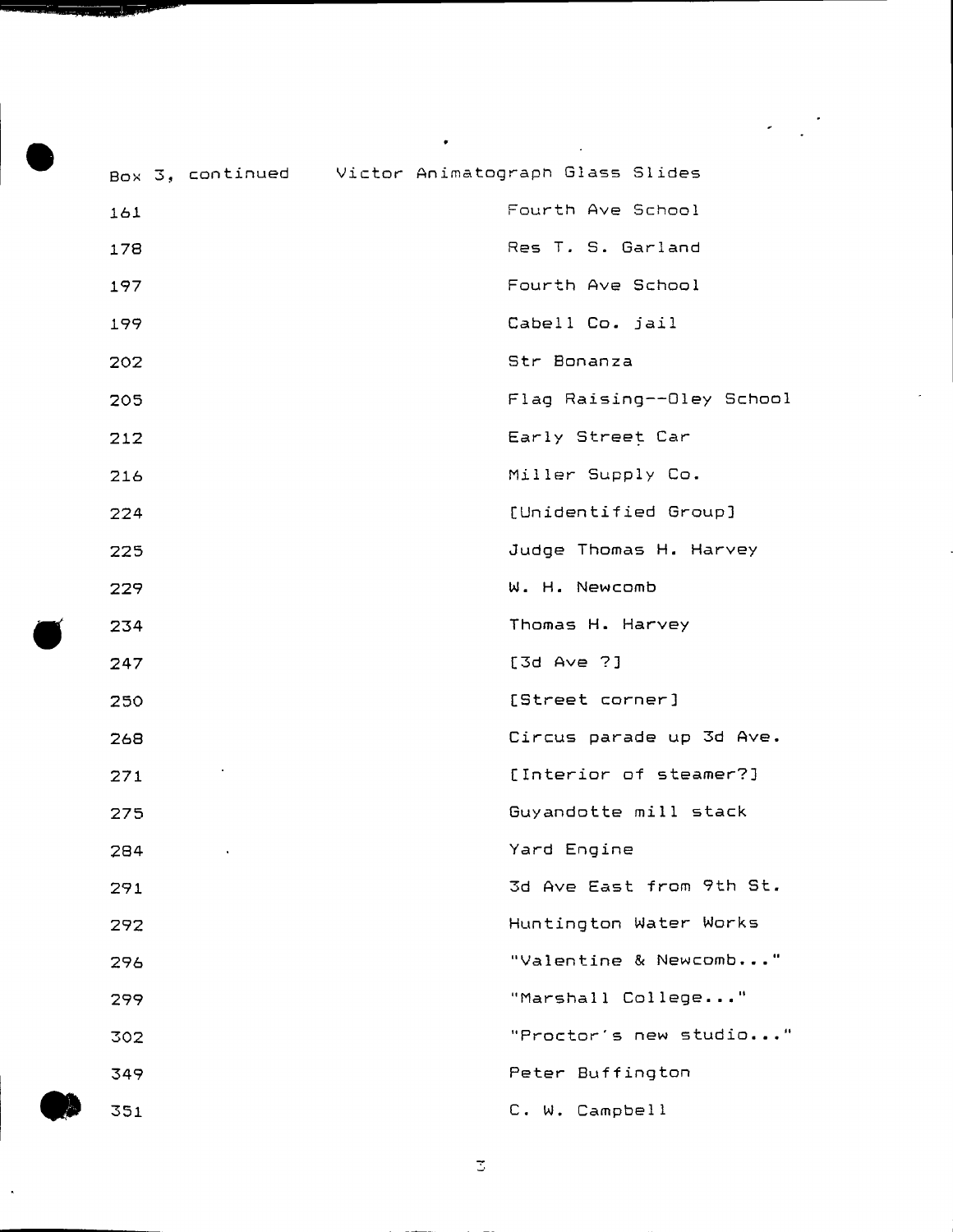|     | Box 3, continued Victor Animatograph Glass Slides          |
|-----|------------------------------------------------------------|
| 363 | 1913 Flood, 3d Ave bet. 9-10 St                            |
| 373 | Crider's Drug Store                                        |
| 376 | Cabell County Courthouse                                   |
| 382 | Buffington<br>Holderby<br>Oley<br>Douglas Firs Ward School |
| 389 | First Congregational [church]                              |
| 395 | [Barber shop interior]                                     |
| 404 | J. K. Oney                                                 |
| 418 | Str Bostona                                                |
| 459 | J. H. Long                                                 |
| 490 | First Streetcar 3d Ave & 10th<br>St.                       |
| 540 | Miss Lue Pollard Mrs E. W.<br>Morrow                       |
| 561 | 4th Ave bet 10-11th Sts - Mrs.<br>Layne 1880               |
| 563 | C. P. Huntington statue                                    |
| 564 | Unveiling statue                                           |
| 566 | Grass plot C&O depot                                       |
| 577 | Marshall College [1870-1896]                               |
| 616 | 3d Ave W from 11th St 1889                                 |
| 627 | B&O depot 1894                                             |
| 630 | W.J.<br>Court<br>Bryan<br>speaking,<br>house grounds 1900  |
| 631 | Guyandotte<br>suspension<br>bridge<br>1898                 |

 $\epsilon$ 

7

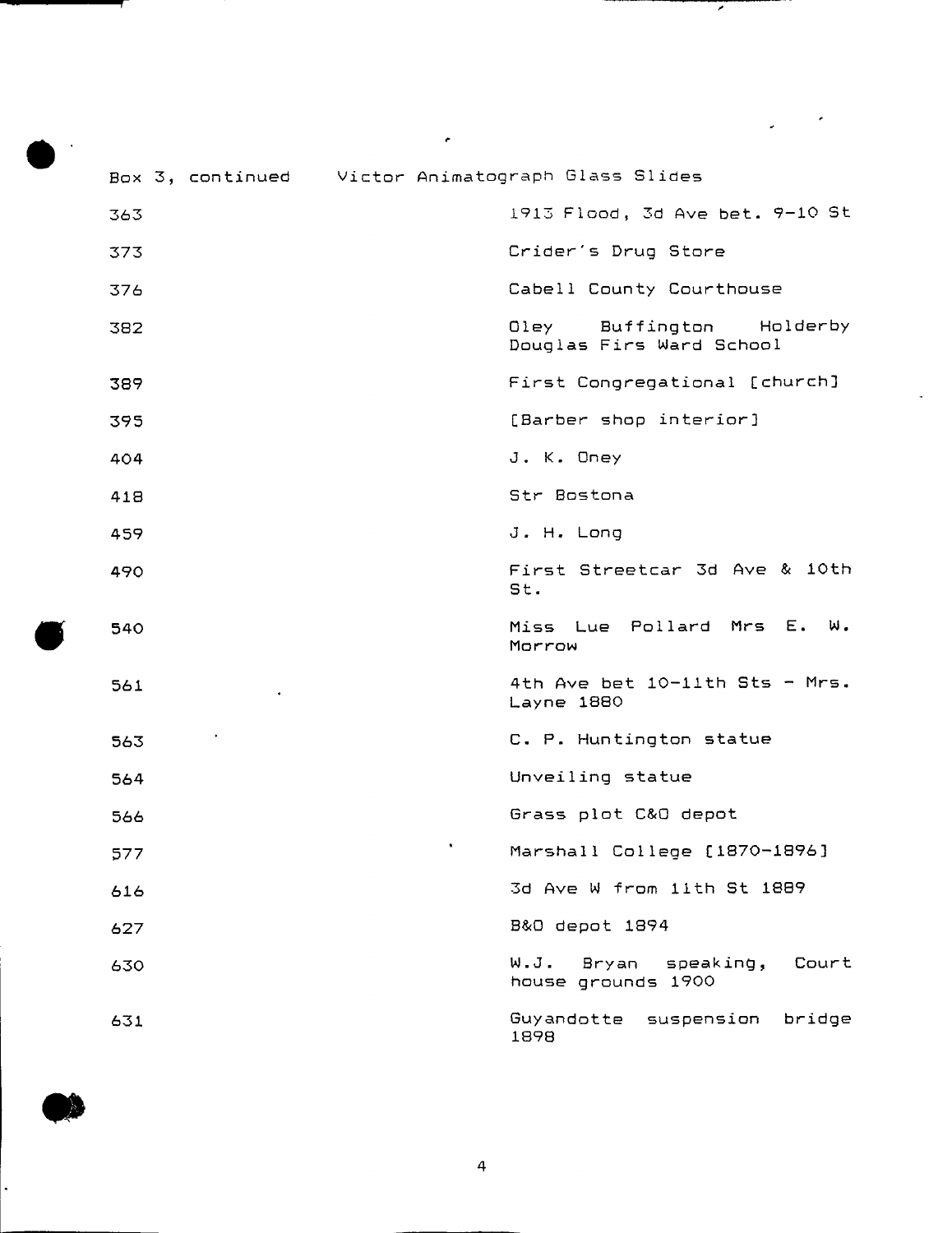**Box 4 Prints from Glass Slides Fds 1-22**

**These are 8x10 black and white glossy copy photographs.**

**Fd 1 #1S Fd 1-A #20 Fd 2 #25 Fd 3 #67 Fd 4 #84 Fd 5 #137 Fd 6 #143 Fd 7 #144 Fd a #159 Fd 9 #161 Fd 10 #197 Fd 10-A #212 Fd 11 #229 Fd 12 #234 Fd 13 #271 Fd 14 #382 Fd 15 #389 Fd 16 #418 Fd 17 #540 Fd 18 #561 The Huntington Bicycle Club, 1883 First Electric Street Car Fire Department Miss Nellie Huntington First M.E. Church Dr. R. E. Vickers** Old Mill - Symmes Creek (2 **items) Northcott & Buffington Dr. R. E. Vickers' residence Fourth Ave School Fourth Ave School Early Street Car W. H. Newcomb Thomas H. Harvey [Interior of steamer?] Dley Buffington Holderby Douglas Firs Ward School First Congregational [church] Str Bostona Miss Lue Pollard Mrs E. W. Morrow 4th Ave bet 10-llth Sts - Mrs. Layne 1880 Fd 19 #563 C.P. Huntington statue**

**5**